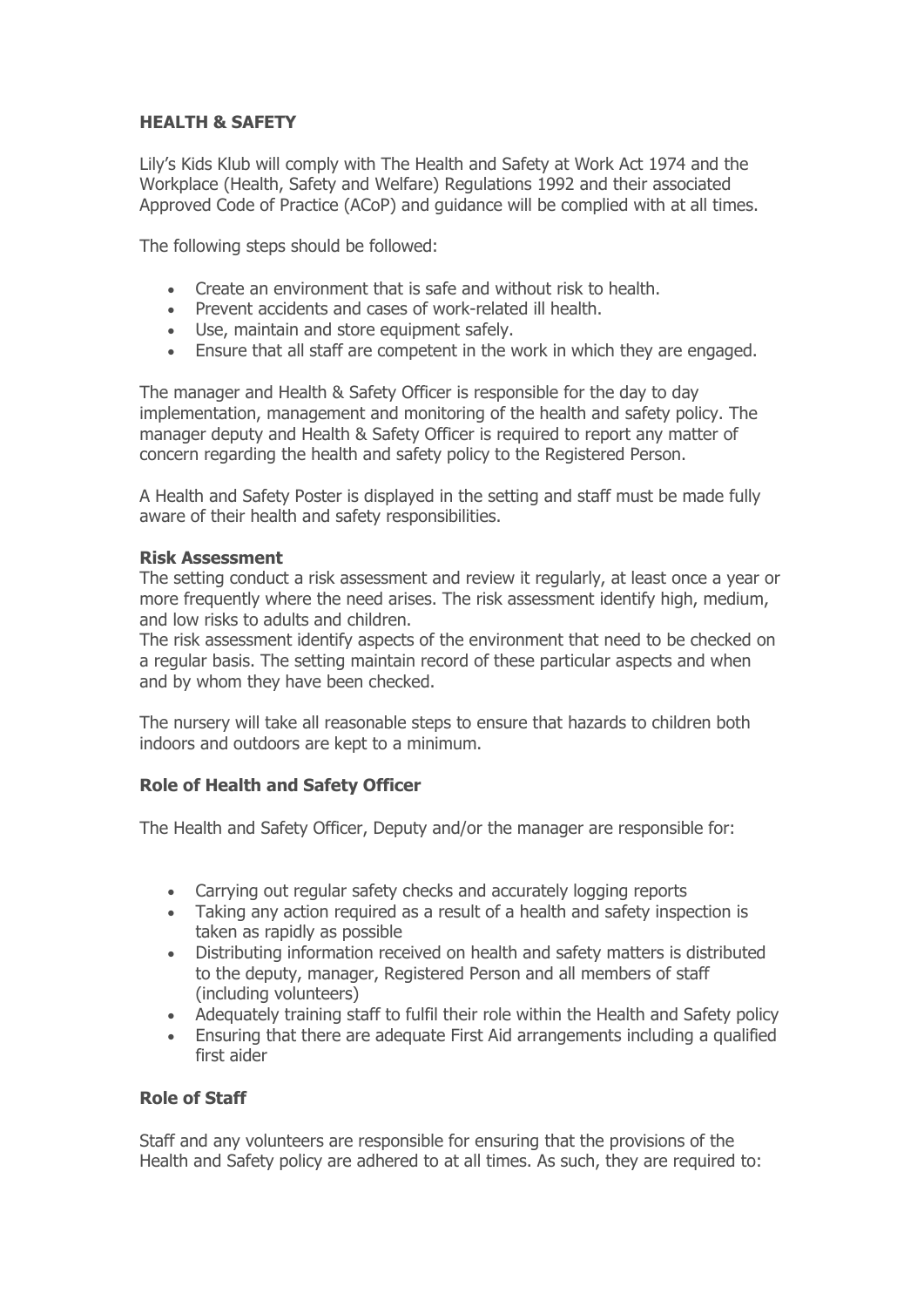- Have regard for any health and safety guidance issued by the manager / deputy or the designated member of staff, and act upon it whenever appropriate
- Take reasonable care for their own health and safety as well as that of other persons who may be affected by their acts or omissions at work
- Take all reasonable care to see that the equipment and premises that are used by children, and the activities that are carried out on the premises, are safe
- Report any accidents, incidents or dangerous occurrences that have led to, or may in the future be likely to lead to, injury or damage, and assist in the investigation of any such events
- Undergo relevant health and safety training when instructed to do so by the manager / deputy / registered person
- Inform parent/carers of safety issues For example, through discussion, leaflets, brochures, newsletters, notice boards etc
- Increase children's awareness of safety issues. For example through discussion, planned activities, routines etc

Both the manager and one other designated member of staff are responsible for assessing risks to health and safety arising out of the setting's activities and introducing suitable steps to eliminate or control any such risk identified.

The Registered Person / manager / deputy will ensure that adequate arrangements exist for the following:

- Monitoring of the effectiveness of the health and safety policy and authorising any necessary revisions to its provisions
- Provision of adequate resources, including financial, as is necessary to meet the setting's health and safety responsibilities
- Provision of adequate health and safety training for all staff. Ensuring that all accidents, incidents and dangerous occurrences are adequately reported and recorded (including informing the Health and Safety Executive, and Ofsted, where appropriate)
- Investigate any reported accidents, incidents and dangerous occurrences
- Review all reported accidents, incidents and dangerous occurrences, and the Provider's response, to enable corrective measures to be implemented

# **Insurance**

The Children Act 1989, 2004 and the Health and Safety at Work Act 1974, place a number of legal responsibilities on the Provider. Therefore, the Provider must have insurance cover appropriate to its duties under this legislation, including Employer's Liability Insurance. Responsibility will, in most cases, rest with the Provider, but staff should take reasonable care, both for themselves and other people who may be affected by their acts or omissions at work. If the Provider is held responsible for any incident that may occur, public liability insurance will cover compensation.

# **Liability**

Under provisions contained in the Occupiers Liability Act 1957, the Provider has a duty to ensure that both children and any visitors are kept reasonably safe. The parties named in this regard in the wording of the premises contract are responsible for this duty.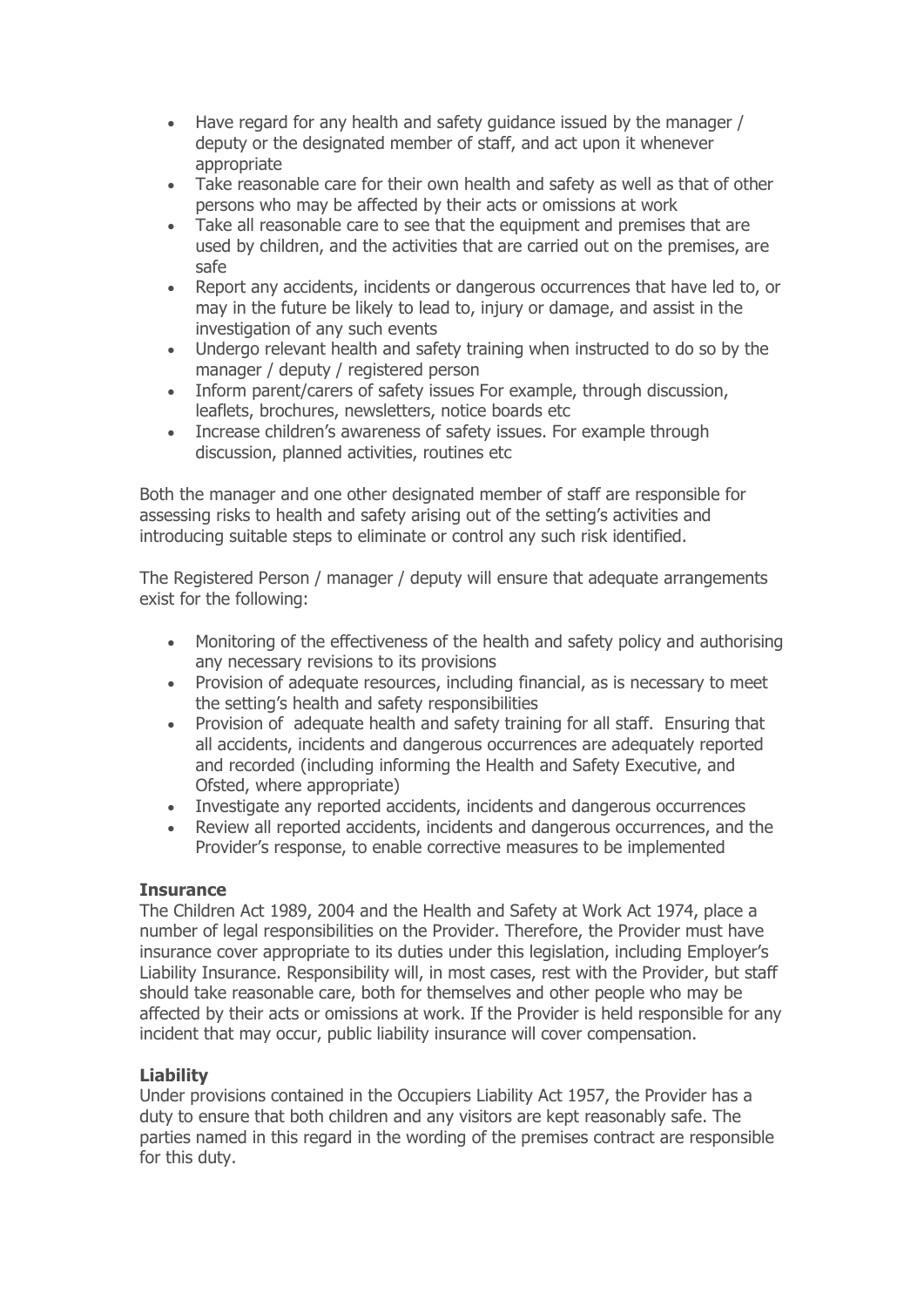Standard Health and Safety Guidance

Settings must comply with the following requirements as a minimum:

- The rooms used in the setting should be free of stacked chairs and tables (or anything on shelves) which can be pulled over by young children
- Ensure that any trailing flex is made safe
- radiators and hot pipes are protected with a guard
- Check for everyday hazards on the floor. Young children will put small items in their mouths, e.g. drawing pins, used staples, safety pins, pen lids etc
- Ensure that windows at the children's height have safety locks. Otherwise ensure that children do not have access to them
- Ensure that the room is well ventilated, warm, draught free and cleaned each evening
- If a room has a door without a window panel, it is important to have a note on the outside of the door advising people to "please open the door gently, as children may be behind it"
- Where a door is a glass panel it is protected with either shatterproof glass or protective covering
- All electric sockets at children's height must be covered with protective caps.
- Hot water taps must be made inaccessible to children. If necessary use a bowl of water and paper towels at the child's height
- Where only adult toilets are provided then a non-slip child step will be required with adult supervision
- Toilet area should be frequently checked for cleanliness and separate cloths provided to clean seats, handles etc
- Cleaning equipment must be kept out of the reach of children
- Bins must be emptied daily and have a secure lid on them
- Have separate washing up bowls for hands, dishes etc must be provided
- Disposable gloves, aprons and baby wipes must be provided
- Potties should be washed after each use and sprayed with an antiseptic spray, or use a portable potty where the bag can be thrown away after each use. This needs to be disposed of in the nappy bin.
- The parent/carer should provide spare clothes when accidents occur
- All spillages must be cleaned up immediately
- Hot drinks should not be taken into areas where children are based
- All fire doors and exits must remain free of toys and clutter
- All gas and electric appliances and fittings must conform to safety requirements

## **Sleeping Children**

Ensure that sleeping children are safe and keep a record of checks for sleeping babies. Fire Safety Officer will check the sleeping area.

Staffing arrangements for supervising sleeping children should also be adhered to.

## **Storage/COSHH (Control of Substances Hazardous to Health) Regulations 2002.**

- Ensure you stack/store equipment/resources safely and securely
- Cleaning products must be stored in a lockable cupboard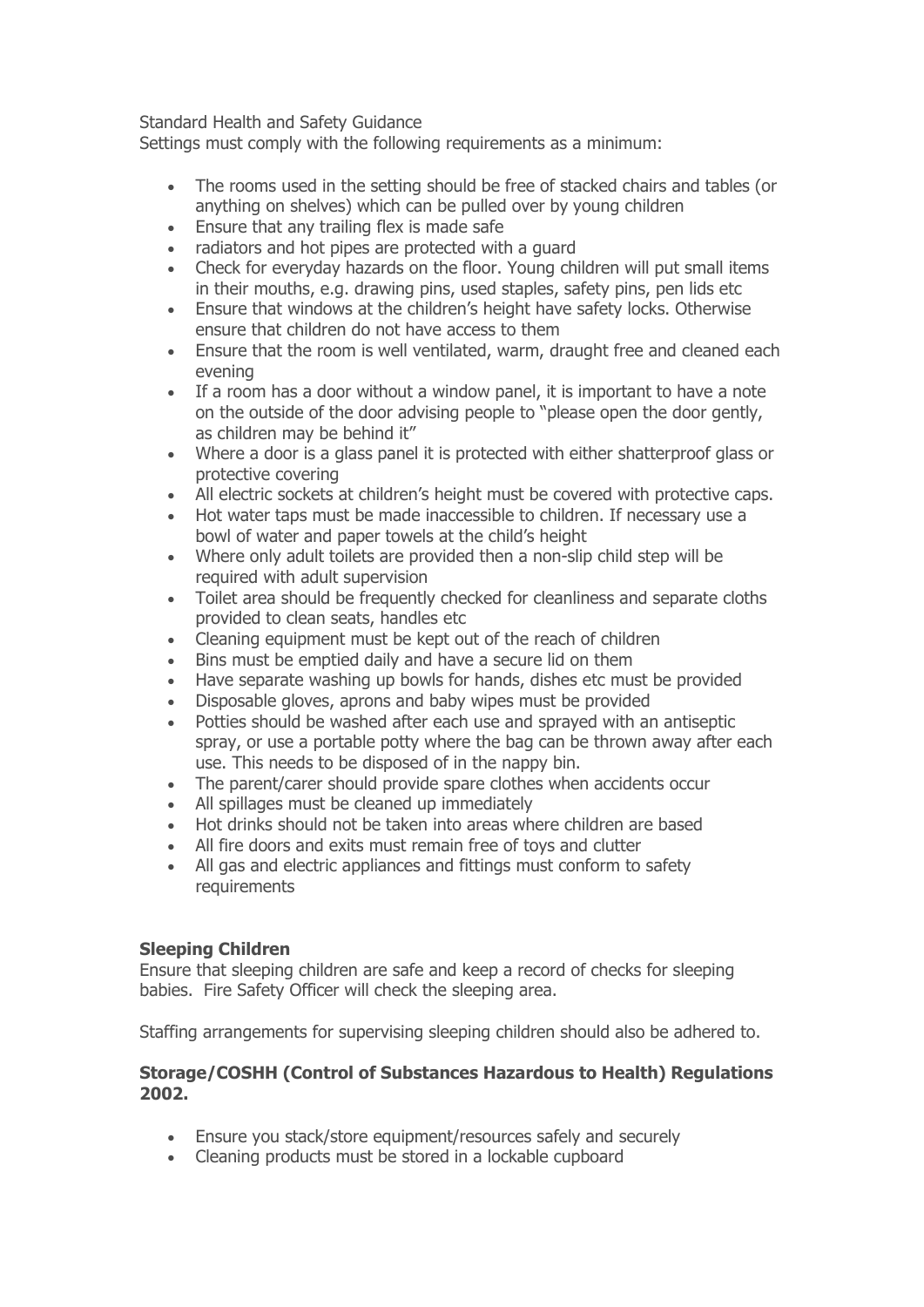You must comply with COSHH (Control of Substances Hazardous to Health) regulations 2002

## **Animals**

The setting will ensure that any animals on the premises are safe to be in the proximity of children and do not pose a health risk.

A system is in place to report all actual or potential injuries, diseases and dangerous occurrences.

## **Supervision**

Children must not be left unsupervised at any time during activity sessions. In the event of staff shortages, available space will be restricted to ensure that children are adequately supervised, in accordance with the staff ratio provisions set out in the Staffing policy.

The manager must allocate responsibility to individual members of staff for observing and supervising the main entrance and exit points at the beginning and end of the session.

## **Additional health and safety for babies**

Ensure that:

- Any soiled nappies are immediately placed in a bag and disposed of in a separate lidded bin. Gloves must always be worn when dealing with bodily fluids
- Changing mats need to be as close as possible to hand-washing facilities. Have a paper roll available to cover the mat for each change or use a sterilising spray. Torn mats must be promptly thrown away
- There is a space for babies to play away from mobile children
- Baby chairs have safety harnesses provided
- Toys and equipment are checked for safety daily
- Sleeping babies are constantly supervised
- Children are placed on their back to sleep unless directed otherwise by the parent/carer
- No pillows or duvets are used for children under 1 year (Baby Unit  $-$  Only)
- Feeds provided by the parent/carer are kept in correct storage conditions
- Bottles are clearly labelled with the child's name. The amount taken by the baby should be noted for the parent/carer, together with toileting routine that day
- Babies being bottle-fed should have the same carer where practical

# **Pre-school**

## **EMERGENCY EVACUATION PROCEDURES This could be a result of a fire, flooding, gas leak etc..**

First consideration must be the safety of the children.

Close all doors and windows and try to get the children out of the premises by normal routes.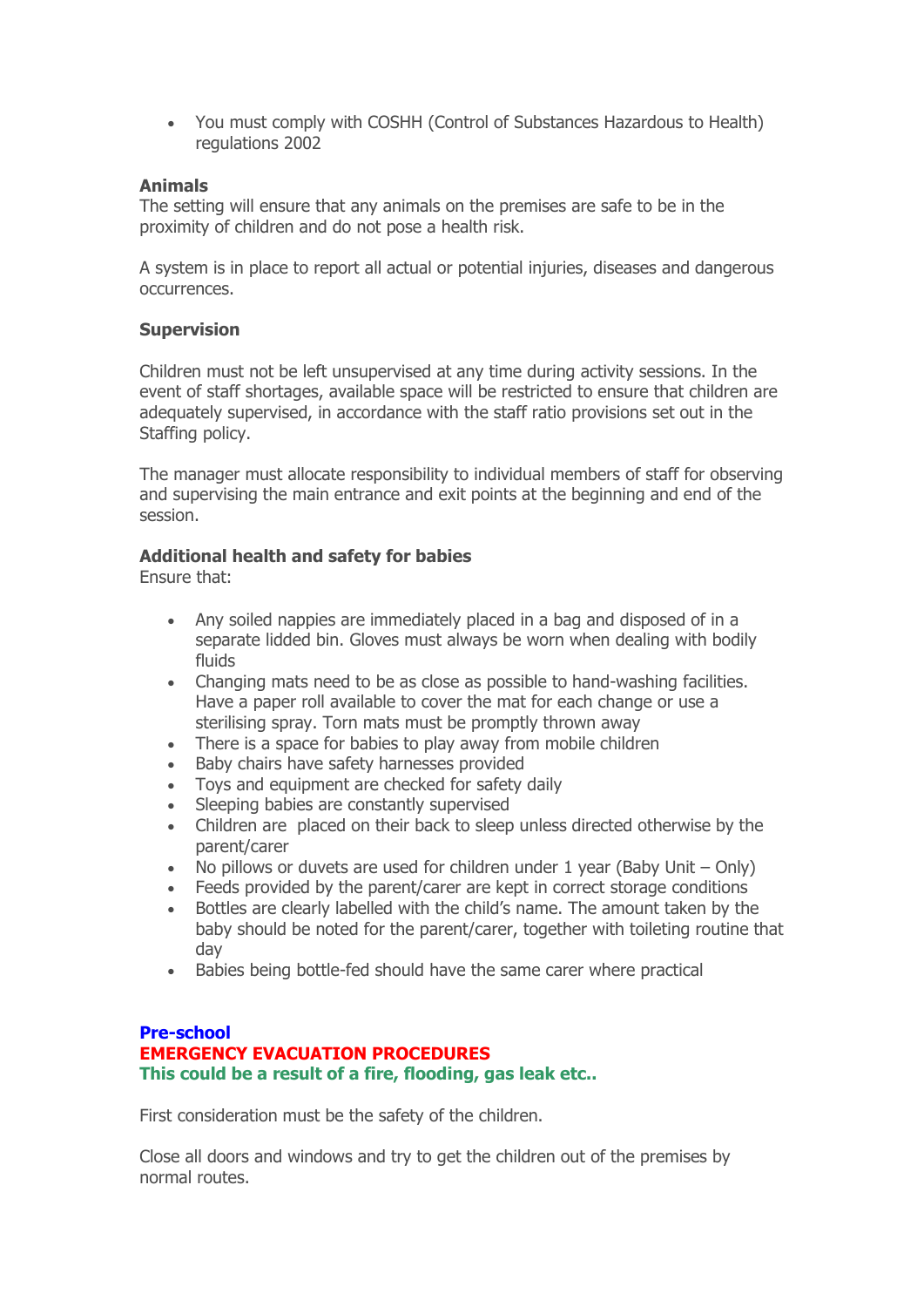Do not leave the children unattended.

Do not stop to put out fire (unless very small). Take attendance record of the day contact number, mobile phones and keys.

CALL THE FIRE BRIGADE BY EXCHANGE TELEPHONE AS SOON AS POSSIBLE AS FOLLOWS: -

- 1. LIFT THE RECEIVER AND DIAL 999
- 2. GIVE THE OPERATOR OUR PHONE NUMBER 0208 674 8678 AND ASK FOR FIRE
- 3. WHEN THE BRIGADE REPLIES GIVE THE CALL DISTINCTLY

#### **FIRE AT: -**

LILY'S KIDS KLUB BRIXTON HILL METHODIST CHURCH, ELM PARK BRIXTON HIL, London, SW2 2TX

DO NOT REPLACE THE RECEIVER UNTIL ADDRESS HAS BEEN REPEATED BY THE **BRIGADE** 

THERE IS NO CHARGE FOR ATTENDANCE OF THE BRIGADE TO A FIRE OR AN ALARM OF FIRE.

Fire assembly point is at – the Church fencing facing Brixton Hill. DO NOT RETURN TO THE BUILDING UNTIL THE EMERGENCY

## **Baby Unit EMERGENCY EVACUATION PROCEDURES This could be a result of a fire, flooding, gas leak etc..**

**First consideration must be the safety of the children.** Close all doors and windows and try to get the children out of the premises by the evacuation procedures below;

First Floor: Normally housed 3 staff and 9 children. In case of emergency, one staff from the ground floor and, at least, two additional staff (cleaner and student) will join this team to help evacuate its children. Assemble all the children in the upstairs landing. Staff should evacuate the children by forming a human chain on the stairs, ensuring that all the children are safe and secure in the evacuation trolleys and ride them out of the premises immediately to the assembly point.

Ground Floor: Normally housed 5 staff and 15 children. In case of emergency, one of these staff will reinforce the first floor team. The remaining four staff, one should open the evacuation trolleys, whilst the other three staff transfers the children into the trolleys and ride them out of the premises immediately to the assembly point.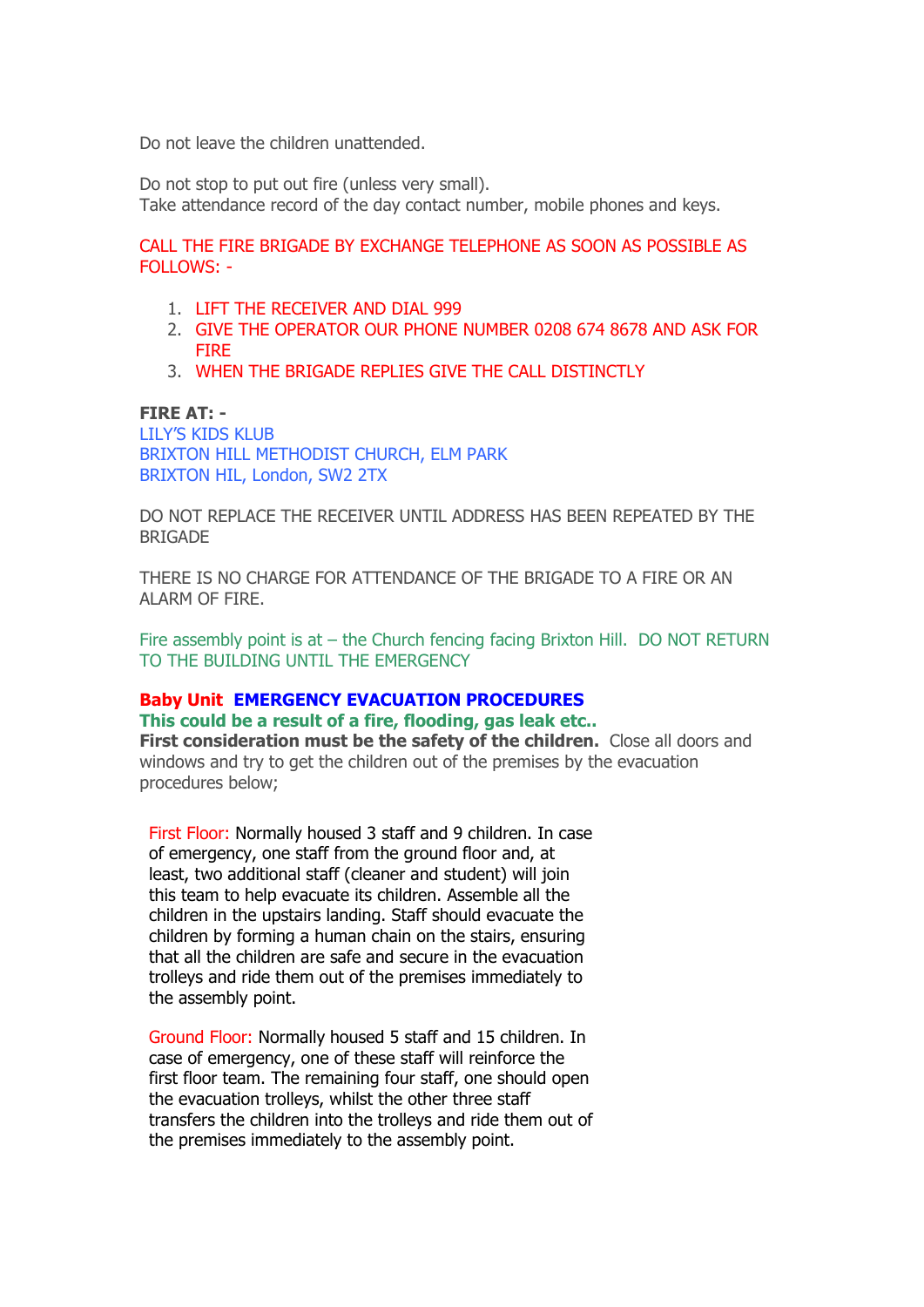## **Do not leave the children unattended.**

## **Do not stop to put out fire (unless very small). Take attendance record of the day contact number, mobile phones and keys.**

## **CALL THE FIRE BRIGADE BY EXCHANGE TELEPHONE AS SOON AS POSSIBLE AS FOLLOWS**

- 1. LIFT THE RECEIVER AND DIAL 999
- 2. GIVE THE OPERATOR OUR PHONE NUMBER 0208 674 8678 AND ASK FOR FIRE
- 3. WHEN THE BRIGADE REPLIES GIVE THE CALL DISTINCTLY

## **FIRE AT:**

LILY'S KIDS KLUB, REAR OF 131 BRIXTON HILL, ELM PARK, LONDON SW2 1AF

## **Fire Assembly Point**

**The Wall Outside The Play Area – Elm Park DO NOT RETURN TO THE BUILDING UNTIL THE EMERGENCY SERVICES HAVE DECLARED IT SAFE TO DO SO.**

**Note:** The evacuation trolley should be equipped with first aid box, nappies, baby wipes, etc.

When a child in our care has been admitted to hospital with suspected meningitis during the early stages, the progress and condition of the child would be monitored by the Manager via Parents and Hospital.

Other Parents would not normally be informed of this so not to cause alarm and panic. If and when the Meningitis is confirmed Parents would then be informed and advised to signs and symptoms to look for and informed of any precautionary visit to be made i.e to G.P or hospital.

Until a firm diagnosis has been made, should child fall ill during that time with similar symptoms then individuals Parents would be informed of the suspected case.

Should a case be confirmed we would immediately seek advice from the public health department regarding procedures to follow and would then inform the Parents.

# **OUTINGS**

For all the following procedures must be followed:

- Written permission is obtained from all parents prior to the outings.
- Staffing ratios is maintained at the same level as in force in the setting. Additionally, where possible parents are encouraged to join in as they can be responsible for the safety of their own child or children and allow staff to concentrate on the other children.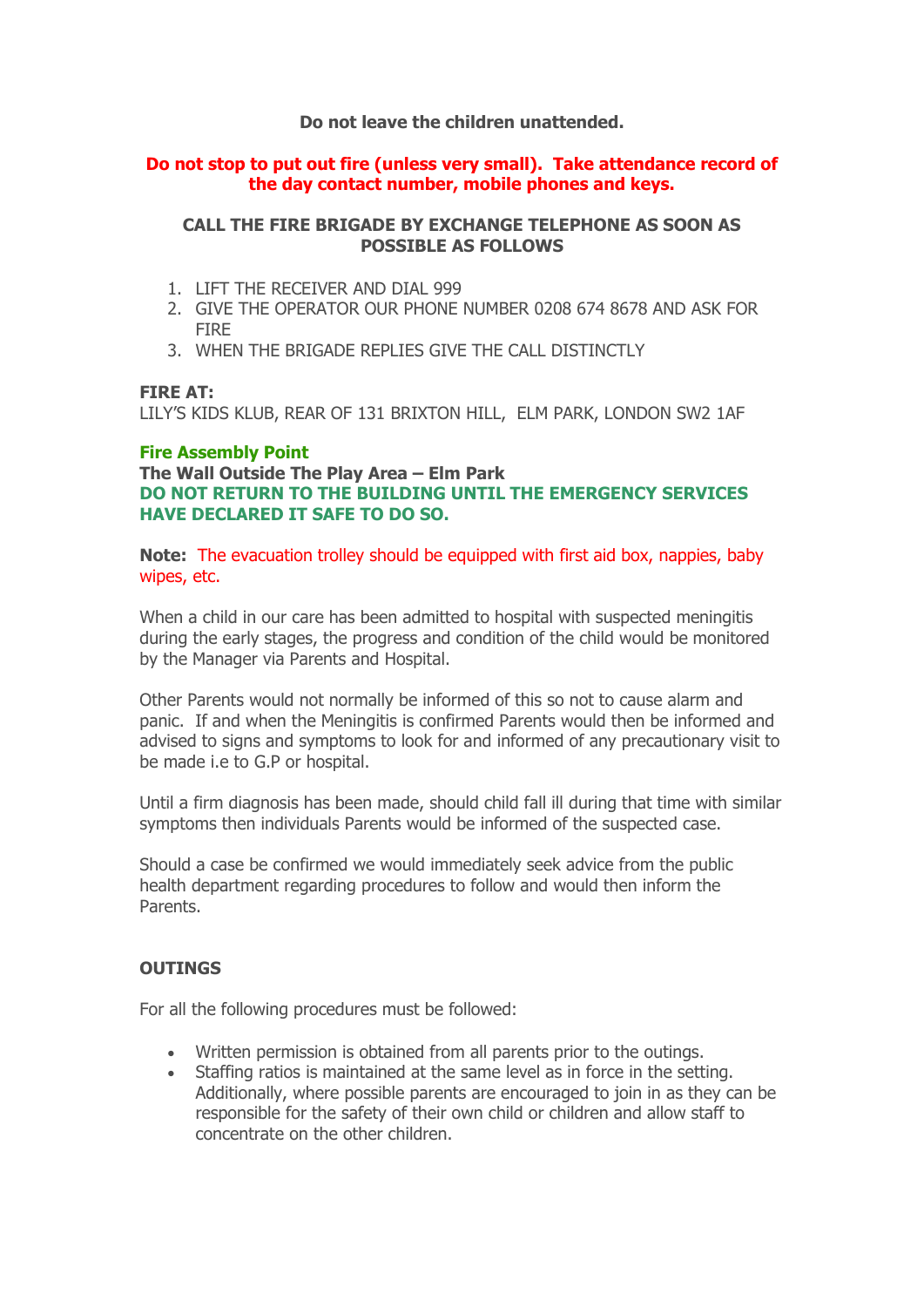- Correct ration of staff to children are :
- 1:1 Swimming
- 1:4 if visit is in a confined area e.g. theatre
- 2:3 if outing to coast or using public transport.
- All the staff is responsible for the care and safety of children on outing and children should never be left unattended.
- If possible students / volunteers can be allocated 1 child. Responsibility for 2 children may be given subject to approval of the nursery manager. Members of staff will be responsible for the supervision of any students and volunteers who have control of a child.
- The youngest of the children will be placed with members of staff, not volunteers or students.
- No member of staff is to take their child away from group without giving an explanation to the organiser.
- A first aider must be present and suitably equip first aid box must be taken. Copies of registration sheets containing contact numbers, allergies, etc must also be taken.
- The children will be counted before setting off (on the coach if used) and counting must be ongoing at regular intervals through out the outing. If the group is broken up into separate groups a designated person in charge will be assigned and that person is responsible for counting the children at regular intervals.
- Labels must be attached to all children showing the name and telephone number of one of the staff, members on the outing. This label must be displayed on the child in a manner which is visible and is not easily removed by the child.
- Toilet facilities must be provided at regular intervals.
- Food and drinks must be provided at similar times to those in the setting. Additional drinks should be offered if weather is warm or energetic exercise is part of the day.
- Meeting points must be pre- designated and times arranged when all the party should assemble. These must be strictly adhered to.
- Transport must be fully insured, drivers; details satisfactory and all capacity of the vehicle must not be exceeded.
- All children should have spare clothing.
- At the conclusion of each outing the staff in charge of the outing will complete a review of the outing, noting the following.
- Any particular problems with transport (e.g. coach arriving late, no seatbelts etc)
- Any particular problems with the venue ( e.g. no where to shelter during rain)
- Any particular problems with specific children (illness, distress, etc)
- Educational benefits of the visit
- Comments from parents
- Recommendation for future visits

Prior to each outing the staff in charge of the outing will refer back to the reviews and take accounts of comments when preparing for the next outing.

## **SWIMMING**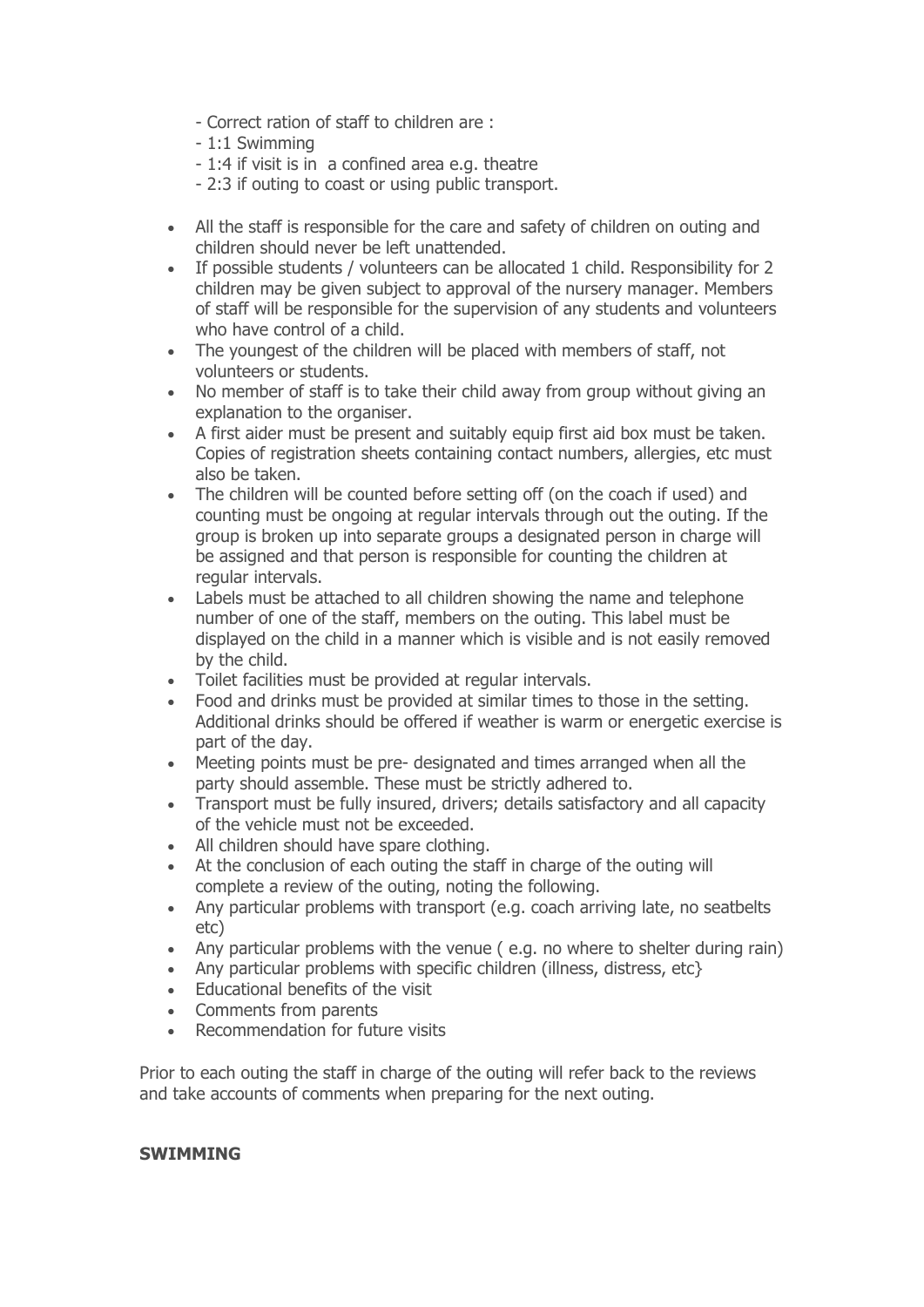- 1. There should be nominated organiser of the party
- 2. Children should always be supervised on a one-to-one basis; this may include parents, students and volunteers.
- 3. There must be a public lifeguard on duty and present throughout the swimming sessions.
- 4. Please ensure supervision is constant both in the pool and changing rooms.
- 5. Where small children are unable to stand in the water, armbands should be worn.
- 6. Members of staff must take relevant information with them on all outings, e.g. emergency numbers.
- 7. Should an accident occur, the Manager or Deputy Manager must be informed immediately and report written as son as possible.

# **CARE OF SICK CHILDREN**

It is our policy to encourage and promote good health and hygiene for all the children in our care.

This specifically includes monitoring the children for signs and symptoms of communicable diseases such as chicken pox, Measles, mumps, rubella, meningitis, hepatitis, diarrhoea, vomiting and fevers of 101 o/F, 38 o/C or above.

With the welfare of the sick child in mind and in the interests of the remaining children, if in the opinion of the staff a child is ill, then the Parents / Carer will be contacted and requested to collect him / her as soon as possible.

The staff must be convinced that the child has returned to good health before readmitting them.

In the case of the serious accident or illness occurring then the Parent / carer will be contacted immediately along with the medical

In the case of serious accident or illness occurring then the Parent / Carer will be contacted immediately along with the medical professional and the appropriate action taken. In the unlikely event of the Parent not being able the senior staff member will assume charge and if necessary take the child to hospital along with all relevant details.

When the child returns to the nursery the child's key person will liaise with parents to ensure the child has returned to good heath so is well enough to return to the return.

## **Minimum exclusion periods for illness and disease**

The following recommended exclusion guidelines apply to children and staff in your setting. However, it is recommended that you consult the Health Protection Agency for an up to date list of exclusions as advice does change.

Antibiotics prescribed First 24 hours appeared

# **DISEASE PERIOD OF EXCLUSION**

Chicken Pox 7 days from when the rash first